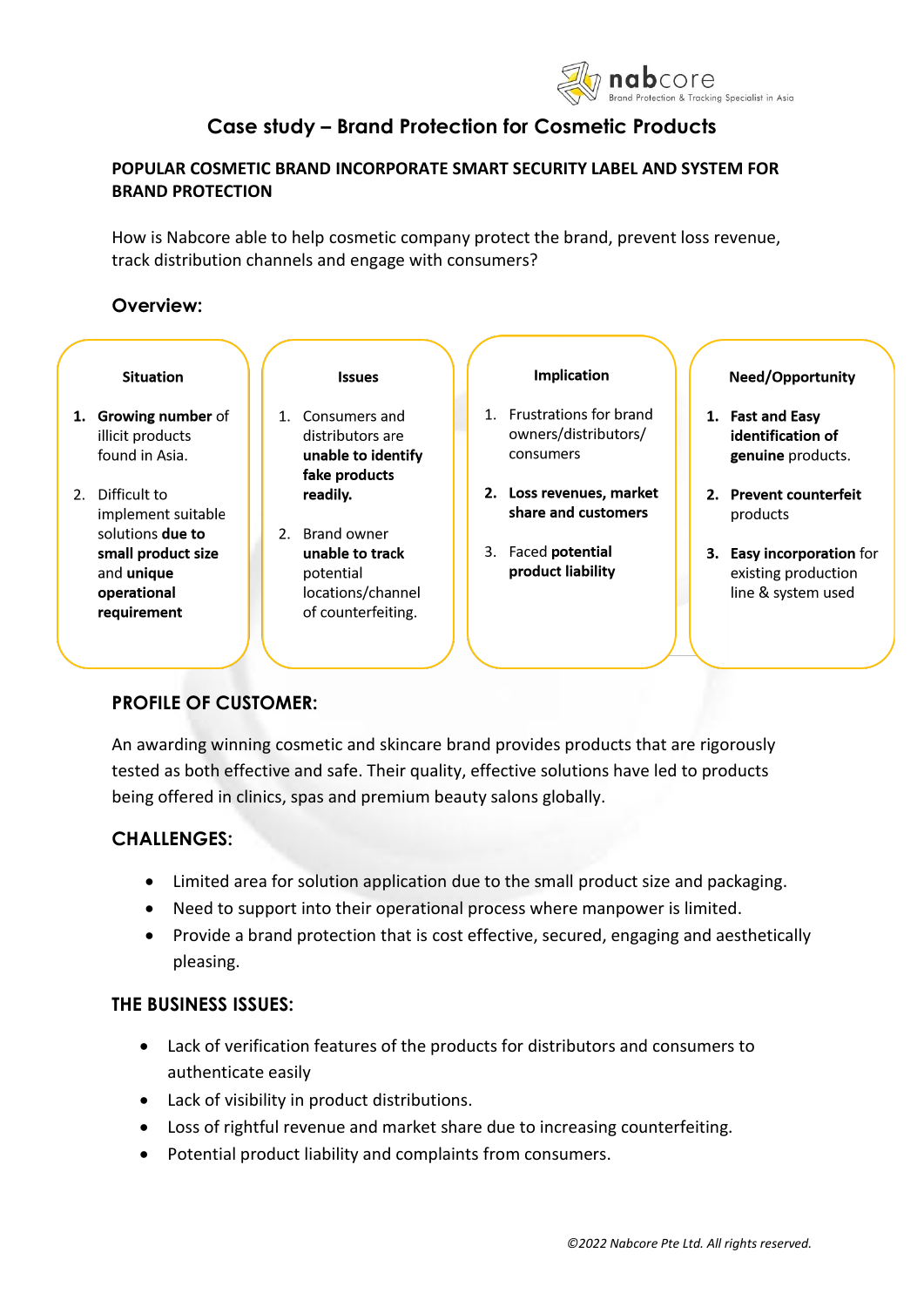

# **SOLUTIONS:**

Nabcore designs and implements suitable brand protection solution which provides both high security and attractiveness.

To provide a cost-effective solution, we provide a dual QR code security holographic label, supported by webapp and platform system. The combination provides interlocking physical and digital verification for users

### **Product Authentication**

- Secured and highly attractive holographic label helps to attract consumers attention.
- Design of label is made metallic in appearance to bring a futuristic feel and look align to brand owner's positioning of advanced technology in skincare.



#### **Digital Verification**

The dual QR codes are unique and encrypted. Each pair are linked with the following features:

- $\cdot$  1<sup>st</sup> QR code is exposed. Allow anyone (eg: consumers/retailers/distributors) to scan **multiple times** for product and marketing info using their smartphone camera. No mobile app is needed.
- 2 nd QR code is hidden. Allow the consumer to scan after purchase for **1 time scan authentication.** Once the hidden code has been scanned, the whole label or the codes cannot be reused.
- The webapp support multiple languages more than 6 languages.